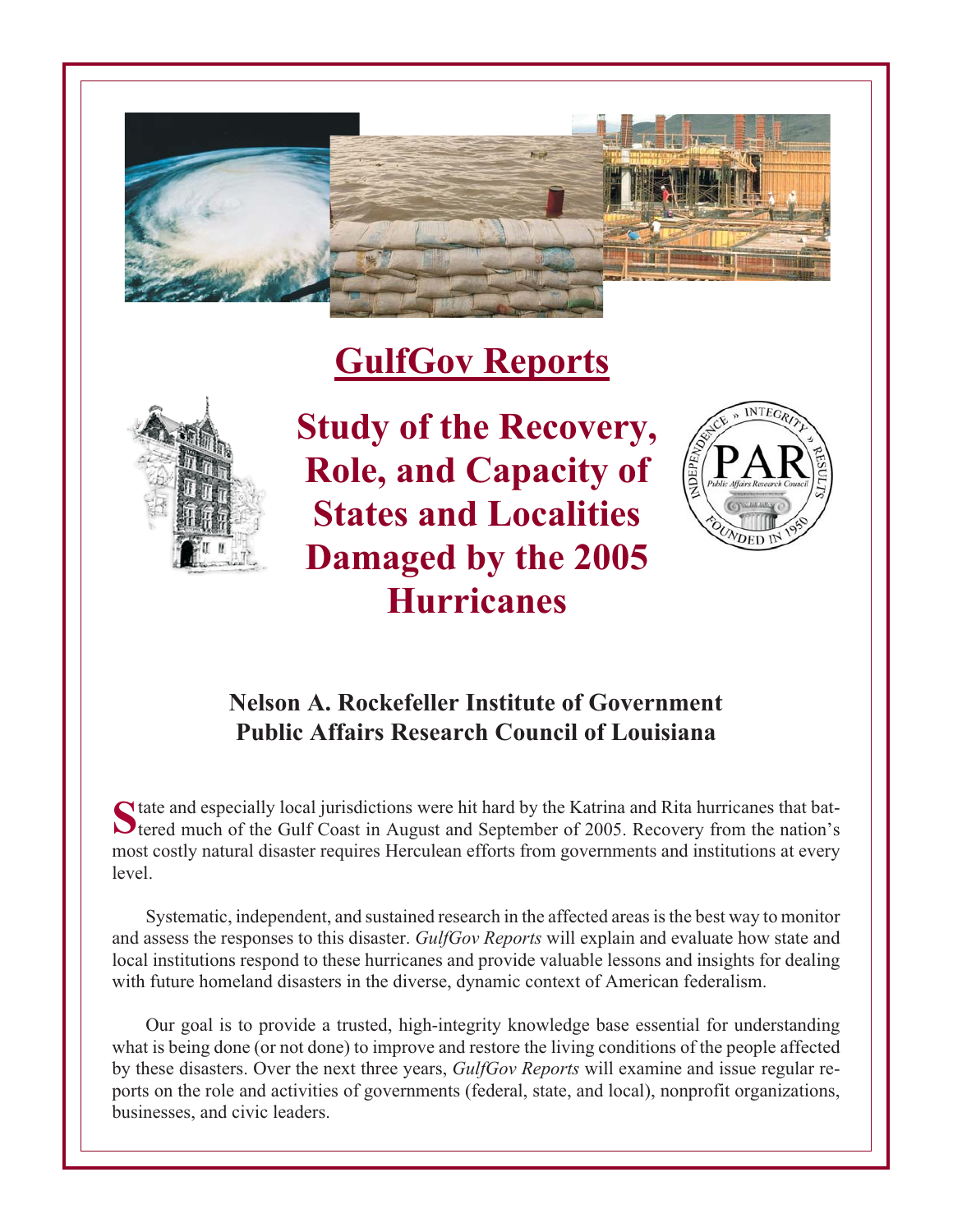#### **Study Team**

The collaborative *GulfGov Reports* project will be carried out by field researchers at research centers including the Nelson A. Rockefeller Institute of Government of the State University of New York, the Public Affairs Research Council of Louisiana, the John C. Stennis Institute of Government at Mississippi State University, and Jackson State University. An advisory committee is chaired by William F. Winter, former Governor of Mississippi. Start-up funding for the project is being provided by the Ford Foundation. The operational base for this research is at the Public Affairs Research Council of Louisiana in Baton Rouge, LA.

#### **Study Approach**

*GulfGov Reports* will study 34 jurisdictions (state and local governments and school districts) in Louisiana, Mississippi, and Alabama. The sample includes both areas that experienced the highest levels of hurricane damage and those that were swamped with evacuees. (See attachment.)

Field researchers, working with local experts, will consider what happens to *communities* their changed demographic and economic conditions — and how effective governments, businesses, and secular and faith-based nonprofit organizations are in meeting community needs. They will blend field and statistical data to interpret what happens in and to the sample jurisdictions and communities and generalize across the region, focusing on such questions as:

- What is the status of the recovery and clean-up processes?
- How has the demographic character of the community and region changed?
- How have the local economy and labor market changed?
- What has happened to government revenue from property taxes, sales taxes, and other taxes and fees and to the amounts of federal aid and state aid, and how aid has been used?
- What has been the effect on public borrowing, debt, and bond ratings?
- What has happened to public employment and critical public services, including police and fire protection, schools, housing, and public health and hospitals?
- What has been the role of the business community and nonprofit organizations?
- Has the role of citizen participation changed?
- Have there been important effects on the structure and operations of government?
- How have the political tone and professionalism of the sample governments been affected?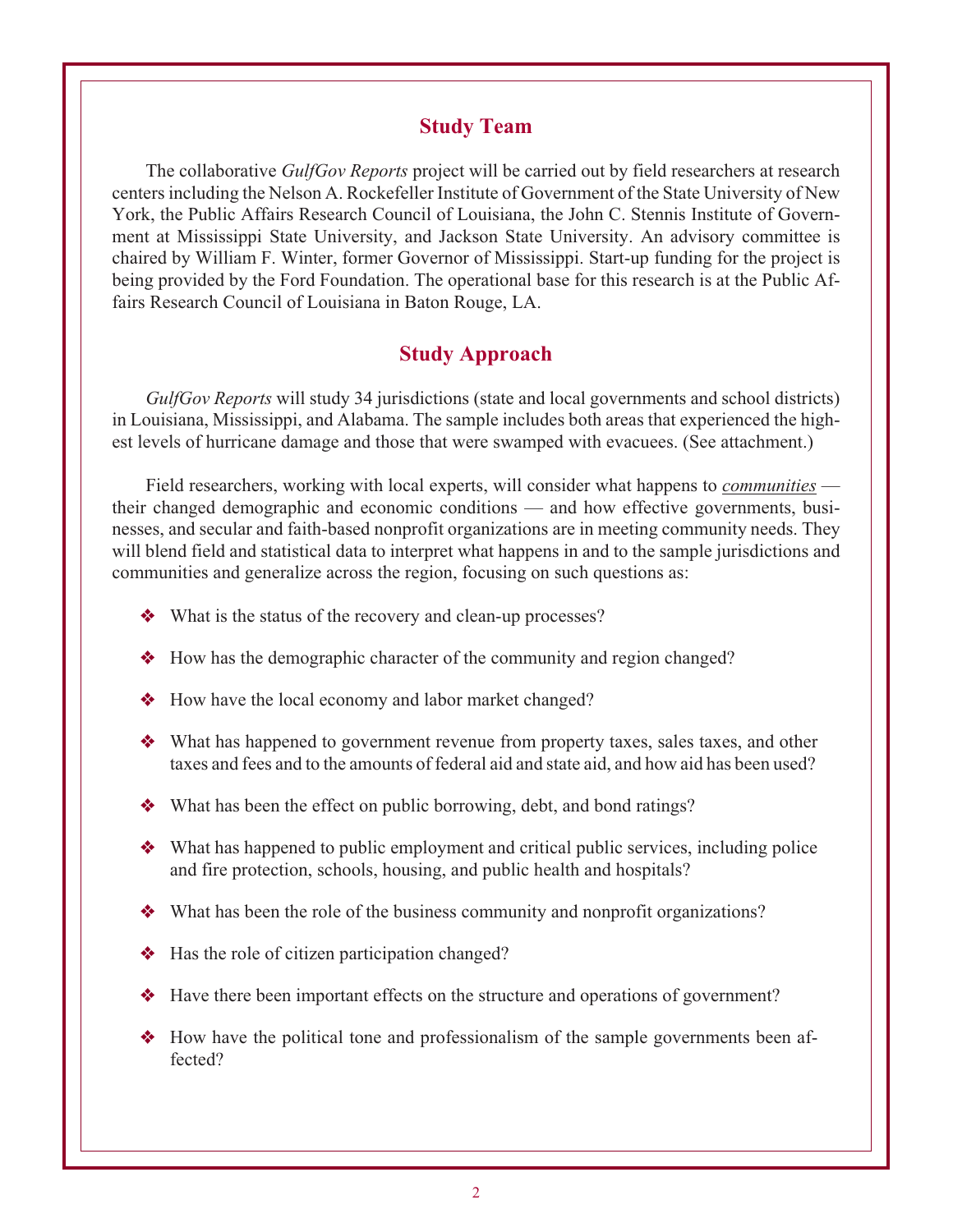- Findings will put into context — and to bring to life — conditions, developments, and activities that drive home the challenges to be faced and the progress (or lack of progress) that occurs.

### **Communicating Findings**

The most important part of the project will be communicating findings to the public, the media, and to governments. Updates will be widely disseminated to regional and national audiences. The study team will sponsor events, present testimony, and participate in conferences. We will not engage in lobbying or advocacy.

*GulfGov Reports* will maintain an active, accessible website on which reports will be chronicled and permanently maintained in a user-friendly format. A listserv will be developed to allow prompt receipt of study reports and findings by leaders in government, major organizations, and the media. Hard copies also will be distributed.

- ◆ *1st Report* The 1st report will present baseline information and analysis before and one year after the Katrina and Rita hurricanes.
- *Update Reports* Four semiannual reports will be issued, building on the baseline analysis to describe changes, the extent or lack of progress, and notable developments and events.
- ◆ *Bulletins* Shorter two- and three-page reports will be used to highlight major findings, developments, events, and challenges.
- *Special Reports* Special reports will be released on topics such as low- and moderateincome housing, children's services, schools, health care, economic development, the role of community organizations, local fiscal and borrowing capability, and infrastructure.
- ◆ *Final Report* The final product will be both a summary report and a book-length treatment of major lessons and findings that will include the implications of this research for the nation on planning for, and responding to, disasters and the roles of the federal, state, and local governments.